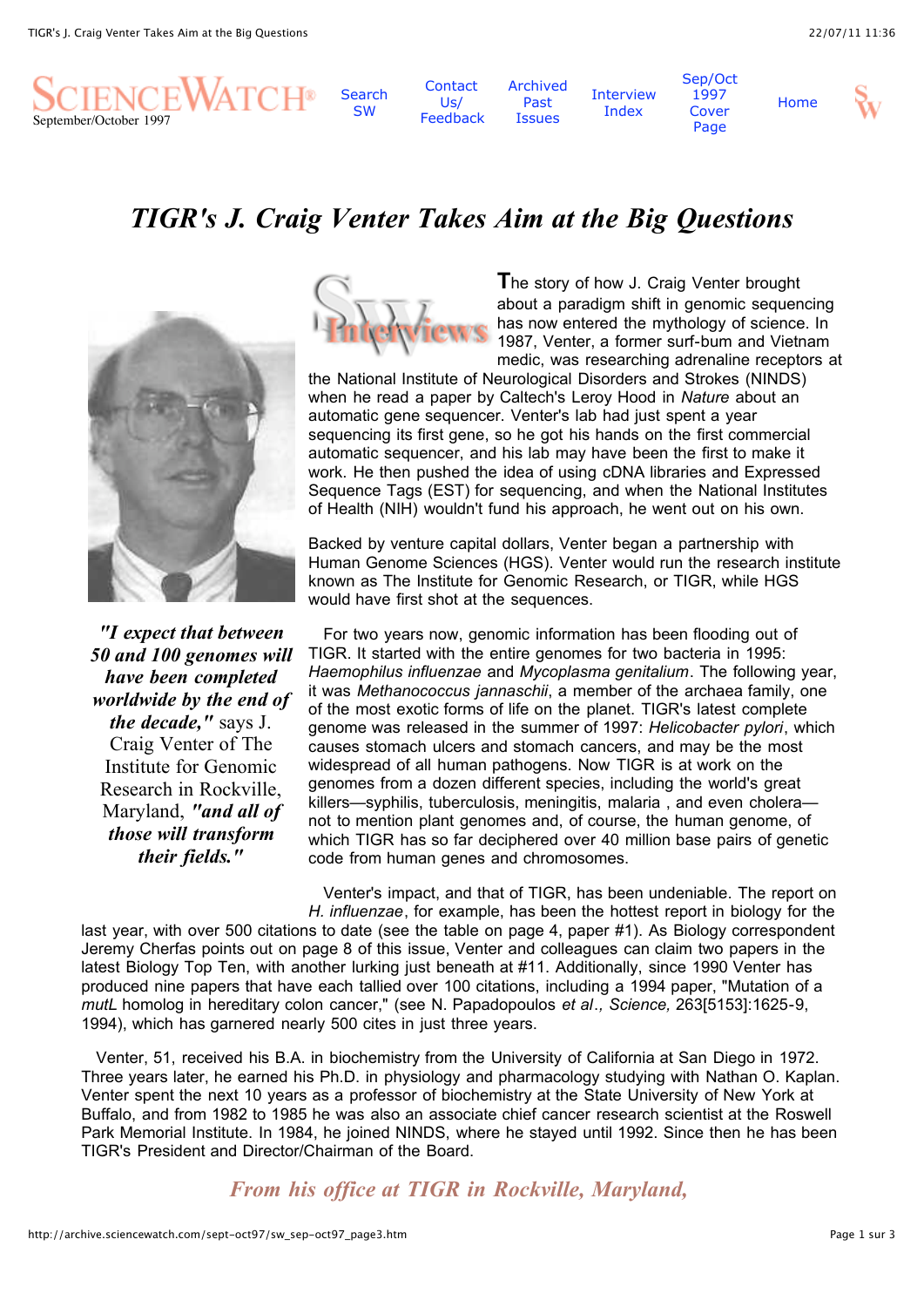#### *Venter spoke to Science Watch correspondent Gary Taubes.*

## *What do you consider the key break throughs in genomic sequencing that made for the present extraordinary level of success?*

 **Venter:** Three components were necessary. Probably the most important was the idea to not just use cDNAs, but to do partial sequences of cDNAs. Having the automated sequencing technology and the computational abilities made the new idea reality. The three things had to go together. The ideas actually came from our initial attempts to try and sequence the chromosomes and then interpret that data. Basically there were no adequate software programs or computer approaches to interpret the sequences once we got them, because on our chromosomes, only 3% of the DNA actually codes for genes.

 Even once we had the chromosome sequences, we had to go to cDNA libraries—libraries of expressed genes from tissues—to see if we could amplify something from the library. If we were able to, we would then sequence that amplified product. It was only then that we knew whether we in fact had a gene or not. So after two years of doing this—it took us two years to interpret about 200,000 base pairs in the genetic code, in contrast to 3 billion base pairs of the ultimate product—we found eight genes. It was very slow and cumbersome. It seemed crazy.

 The insight that occurred then was one of those ideas that, once you hear it, you go, "Well, gee, I could've thought of that." I think that's why it upsets so many scientists. It was simply realizing that every cell in our body knows how to process this information. The heart cell knows how to go through the whole genetic code and find not just which are the genes, but which are the genes that are strictly specific for the heart. Our brain cells know how to do that for the brain. And maybe because I come from a physiology background, the idea seemed more obvious to me: why not use the cells as our supercomputer? So we take cells from the heart and isolate the messenger RNA and turn that into cDNA and sequence it. That gets us not just the 3% that are genes, but the fraction of that 3% that are specific to the heart. So we get even more information about it. And then the idea waso randomly pick 1,000 cDNA clones and to sequence those. Instead of getting part of one gene, it gave us almost 1,000 genes. We were stunned at how simple it was and how well it worked. In only a few months we doubled the number of human genes that were in the public database.

# *What do you see as your role at TIGR?*

 **Venter:** I try to set the overall agenda and the scientific goals. I ask the broad general questions that we're trying to answer. For instance, what is life? I don't think there are that many biologists trying to answer that one. They're so lost in the everyday detail of what they're doing that they're not asking those kinds of questions. I tried to set it up so that I have the freedom to do so.

## *Can you give us an idea of how you go about answering that?*

 **Venter:** Well, on one level, we're examining these whole genomes and trying to get as much insight as we can on life from seeing the whole picture. We're also working on a reductionist view of trying to take the smallest genome that we have, *Mycoplasma genitalium*, which is only 470 genes, and see if we can't understand how those 470 work together to create life.

## *Why M. genitalium?*

 **Venter:** As far as we know, it's the simplest life form that exists as a completely self-replicating entity. And when we sequenced it we learned that 25% of the genes in it were totally new to biology; they've never been seen before. So our view is, if we can't understand the 470 genes of *M. genitalium*, how are we going to understand the 60,000 in the human genome?

 We now have a team that's been working to knock out each one of the *M. genitalium* genes to find out which ones are really essential for life. We found out that we can get rid of maybe 100 of those and still have something that's a living organism. To test that, we're trying to make an artificial chromosome with just those 370 genes in it to see if we can actually get life from it. And if we can do that at this minimalist level, then we can work forward and understand something like *Haemophilus influenzae*, which has about 2,000 genes.